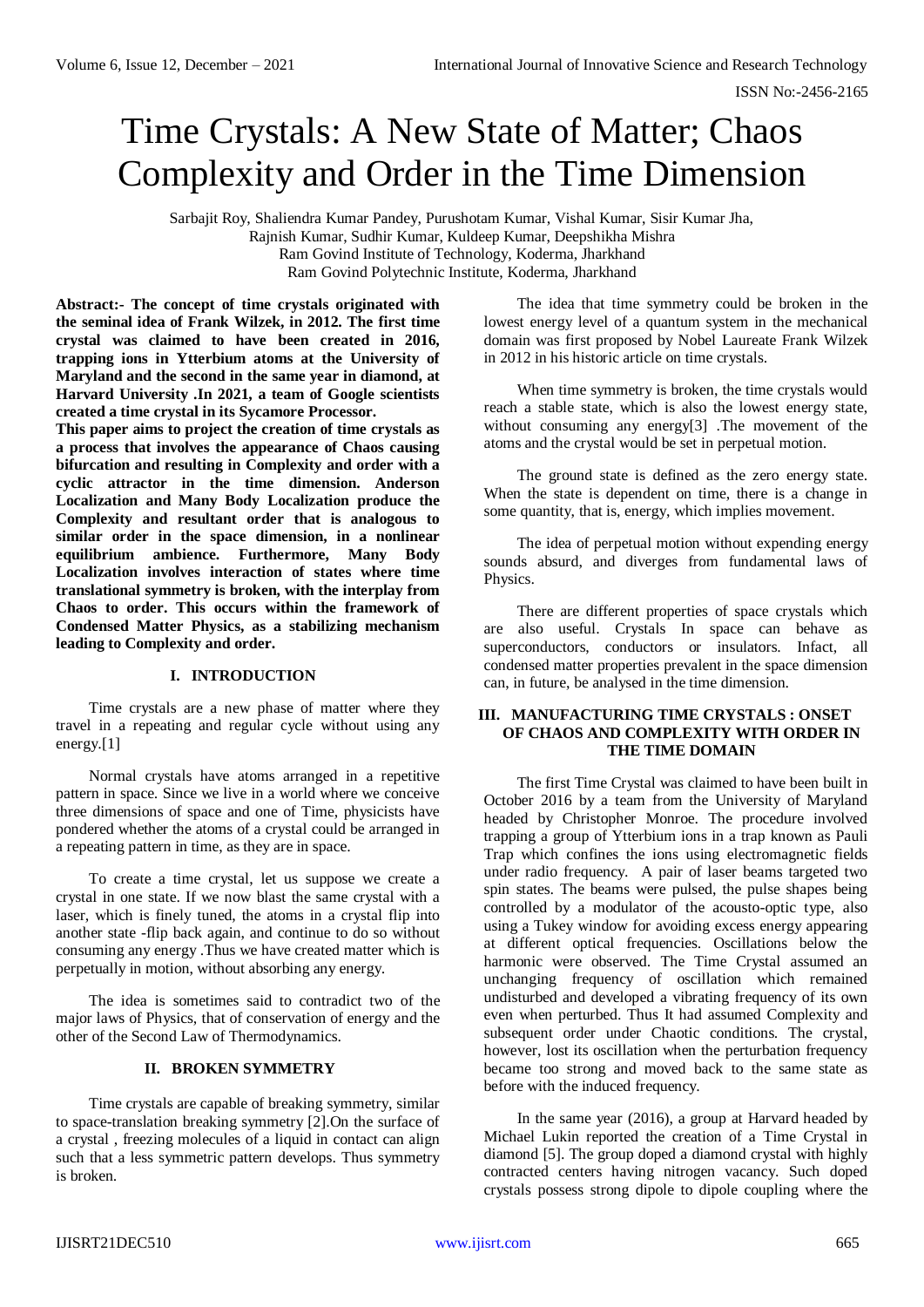## ISSN No:-2456-2165

dipole spin interacts .The system was subject to driving microwave fields and an optical laser field to determine the spin state. At about half the frequency of the microwave drive, spin polarization evolved, and the oscillations continued for 100 cycles. Such observations indicate order in the Time Crystal domain. Again, the spin derived oscillation indicated an onset of Chaos, leading to Complexity and order.

In July 2021, a team of Google scientists and Physicists from many universities observed the creation of a Time Crystal on Google's Sycamore processor [4]. Many Body Localization was achieved using a 20 qubit chip that resulted in up and down spins. Stimulation was carried out using a laser to achieve a Floquet system (a system where particle spins flip up and down in cycles which are periodic). The system absorbed no energy and remained in an eigenstate order, again developing the onset of Complexity from Chaos.

## *A. Anderson Localization in the Time Dimension*

In a space crystal, if the disorder is sufficiently strong, the electrons cannot contribute to an electric current because of destructive interference from scattered paths and instead become localized as predicted by the Nobel Laureate Philip Anderson in 1958. The Anderson Localization can occur in the time dimension where disorder in space is replaced by disorder in time [6].

This also signifies that Chaos can occur in the time dimension in Non equilibrium systems, leading to time crystals [7], flipping between two states. Without consuming energy and obtaining Complexity and balance of order.

The detection probability or  $|\Psi(t)|^2$  can be Anderson localized . In the time dimension, it is somewhat easier to introduce controlled disorder, simply by the application of some disorder to the system by a fluctuating force.

# *B. Localization , Many Body Localization , Ordered Complexity in Time Crystals from Chaotic disorder*

Localization of a particle implies that its wave function will not spread over time, and stays in its initial position. Philip Anderson theorized in 1950 that disorder is able to localize a particle disregarding quantum tunneling and other phenomena that may cause movement. When disorder increases (and Chaos and bifurcation dominates), particles are non localized and consequently follow a transition state (Anderson state of transition) where they can then localize. This follows in Electrical and Electronic circuits in the metallic state, when electrons move as current. The ordered state of Localization occurs in a domain of Complexity, which the waves attain after Chaos. The disorder normally arises from a random changing potential such as a magnetic field, reactions that occur in the system in disorder, or an external form , as a laser pulse in producing time crystals.

In classical systems, as in local wires, localization is not desired since the electrons must move.

In the Quantum realm, we can analyze the disorder as a destructive interference in the wave. However, when the wave is traveling from one point to another and back again to the same point, it may meet another wave coming from the opposite direction, and causing constructive interference. Thus the wave function gets boosted many times at the same initial location and is likely to be partitioned. Localization is a general concept that can apply to any characteristic of a particle, including spin[8] . The importance of spin arises as it can frequently be used to store information, especially in quantum computers. Spin, after interaction with fields, can propagate similar to location. Random Fluctuations in spin coupling is the result of Chaotic disorder, and order sets in with localization, in the time domain, just as it does in the spatial domain. with transition between two states, having a cycle attractor.

## *C. Many Body Localization ( MBL) , Complexity and Order*

When there are a large number of particles that are interacting, each of the particles can be localized and constitute what is known as Many Body Localization [8]. Because of interference, the atoms subject to high disorder attain a state of spin and energy where movement is restricted. This leads to Many Body Localization and continuity of the initial state.

Such a system does not run down as it is unable to move away from the initial state.

Localization attains Complexity in the system, and is the first step towards the creation of a Time Crystal, which is a stable state within the non-equilibrium ambience. As observed, the Google Time Crystal is a Floquet system. With the use of a Floquet circuit, scientists have been able to cycle the qubits (representations of spins up or down) between states (1 and 0, for example) over time. This is the second and final step towards the creation of a Time Crystal. The 20 superconducting cubits used by Google constitute a cycle, producing long range order from Complexity using quantum entanglement. To rotate the spin of atoms, a kicking laser pulse is used, causing periodic flipping of spins.

If the pulse does not rotate the spins as required, the cubits simply thermalize.

Time crystals, in reality, are not perpetual motion machines, as they do not perform any work. They also do not exist in the ground state or in equilibrium.

Time crystals do not gain or lose energy but travel in motion without losing energy. Thus they do not probably violate the Law of Conservation of Energy.

In Aug, 2020, Time crystals were first discovered to interact at Lancaster University [9]

### *D. Practical applications of time crystals in the present and future*

Time Crystals have emerged as revolutionary concepts which can produce far reaching changes with a variety of present and future applications [10].

Time Crystals can be used in:

- Quantum simulation systems which operate at high temperatures.
- To study complex behavior of matter in the time domain, as has been discussed, would entail the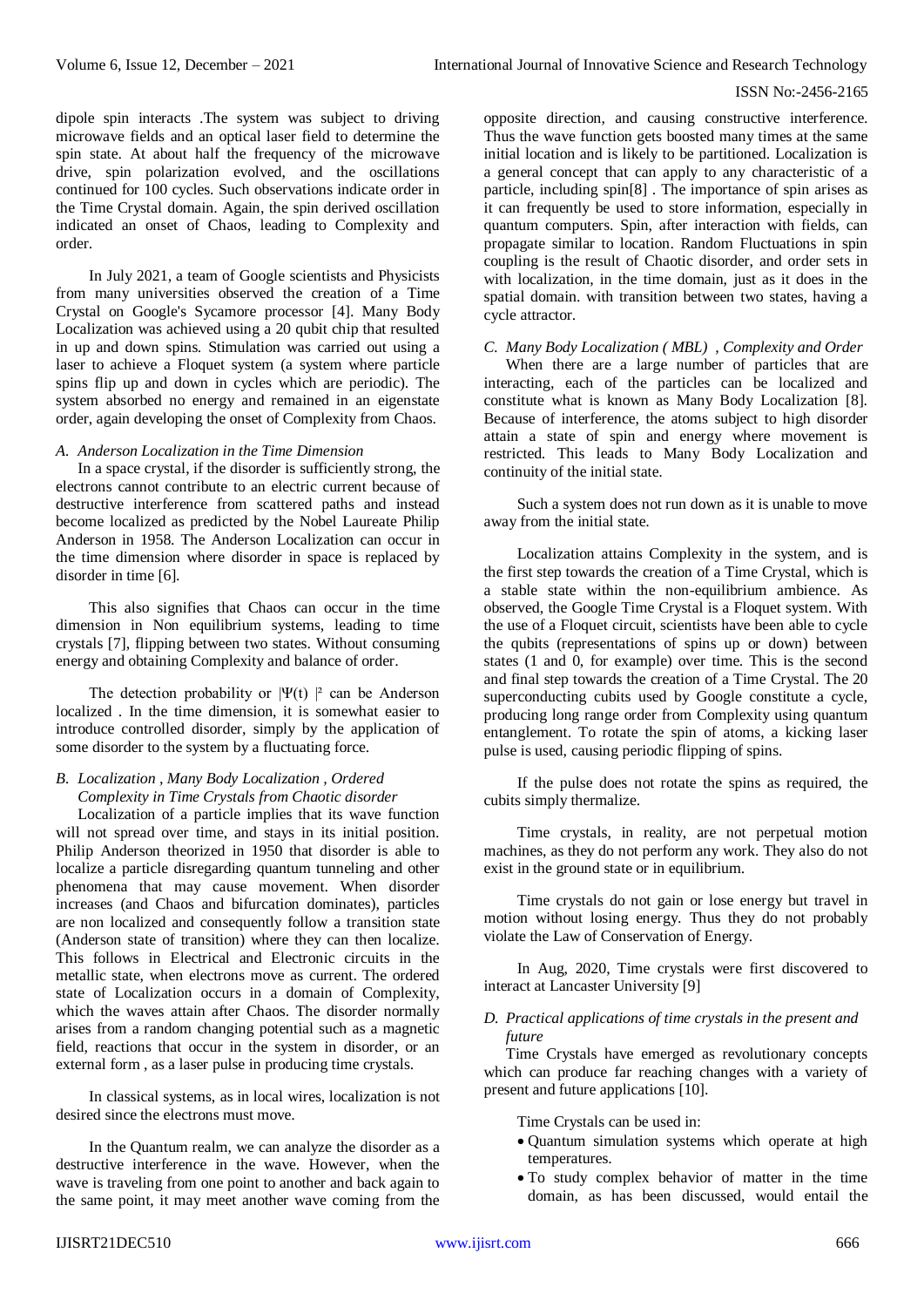manifestation of correlations never seen before that would repeat patterns in time.

- In constructing super precise sensors ( using diamond or other crystal defects to detect tiny changes in temperature and magnetic fields)
- Quantum computing: Quantum computers , as observed in the Sycamore Processor of Google in 2021, can produce Discrete Time Crystals (DTC), which may lead to vast improvements in quantum computing .,[10]
- Time Travel: Since a Time Crystal breaks the symmetry of time , its atoms are located in different points in space at different points in time, shifting directions, as if a pulsating force separated them. The idea, perhaps, in the future could be used as a possible method for time travel. In a Quantum computer, qubits can travel into a simulated past. Time crystals created in a Quantum computer may behave, while breaking time symmetry, as vehicles enabling travel to the past. as In the science fiction series, Dr. Who, his time travel machine, TARDIS, was powered by time crystals.
- Highly sensitive and precise magnetic field detectors, magnetometers , gyroscopes and atomic clocks

## *E. Time Crystals and Condensed Matter Physics*

Many Body Localization, discussed in a previous section, involves the interaction of symmetry broken states, with the interplay from Chaos to Order. , and is mentioned as the Condensed Matter Physics in time crystals [11]. This is an area where further research remains to be done. The entire concept is constructed from a built in hidden symmetry inside time crystals which is also termed as a phase space lattice symmetry applied in the direction of time. In periodically driven Floquet crystals[12], the discrete time translational symmetry is broken with the onset of disorder or Chaos. Many Body Localization is a stabilizing mechanism leading to Complexity and Order.

Condensed Matter Physics is essentially the study of the properties of matter in the macroscopic and microscopic realms. It explores the concept of matter emerging from the interactions of many atoms and electrons and the physical properties attained as a result of these interactions. In the time domain, these properties may occur as a result of the formation of time crystals as a process of stabilization in the time domain due to Complexity and Order.

## **IV. CONCLUSION**

With the creation of Time Crystals a novel state of matter has been realized. Time Crystals have opened up new avenues of applications of this new material state, analogous to and emulating most or all of the properties in the spatial dimension, but in the time dimension. The applications include quantum systems at higher temperature, quantum computing, highly precise sensors, <sup>4</sup>magnetic field detectors, study of complex and ordered behavior in time, and even possible time travel.

The limitations of Chaos and ordered patterns resulting from Complexity in the time dimension in the process of producing Time Crystals have been elucidated in this paper and bears far reaching results in the future.

One of the primary concepts of ordered stabilization of systems in the time dimension is the Anderson Localization, envisioned by the Nobel Laureate Philip Anderson in 1950. Random fluctuations in spin, caused by the stimulation by a laser pulse in a crystal brings Chaotic disorder. Order sets in with localization, with transition between two states, influenced by a cyclic attractor.

Many Body Localization reserves order between large numbers of interacting particles, whereby the initial state is continued as a result of Complexity followed by order. Transitions (between 1 and 0) occur in a repetitive pattern, governed by a cyclic attractor.

Breaking of Time Translational symmetry, introducing Chaos and subsequent Complexity with order occurs in periodically driven Floquet crystals and thus provides a groundbreaking concept in Condensed Matter Physics, and studies of stability in Non equilibrium systems

### **REFERENCES**

- [1] 1.A brief history of Time Crystals: Vedika Khemani, Roderick Moessner , S.L. Sondhi, Department of Physics, Harvard University, Cambridge, Massachusetts,02138, USA. Department of Physics, Stanford University, Stanford, California , 94305 , USA. Max Planck Institut für Physik Komplexe Systeme, 01187, Dresden, Germany Department of Physics, Princeton University, Princeton, New Jersey, 08544, USA arXiv: 1910.10745 v1 [cond\_mat.-str\_el] Oct. 2019
- [2] Static Time Crystals, symmetry breaking in space and time: A. Kshetrimayum, J.Eisert and D.M.Kennes, Phys. Rev B102, 195116 - Published 10 Nov., 2020
- [3] Crystals of Time : Jakub Zakrzewski, Marian Smoluchowski, Institute of Physics, Jagiellonian University, 30-059, Krakow, Poland, Oct. 15, 2012, Physics J., 116
- [4] Observation of t Time Crystalline 9Eigenstate Order on a Quantum Processor: Google Quantum AI and Collaborators; Xiao Mi, Matteo Ippoliti, Chris Quintana , Anita Greene, et al Google Research, Mountain View, CA, USA arXiv: 2107.13571 v2 [quant-ph], 11 Aug., 2021
- [5] Creating Time Crystals Physicists create new kind of matter that may hold the key to developing quantum machines , Harvard University, April 17, 2017
- [6] Temporal Complexity in emission from Anderson localized lasers: Ranchi Kumar, M. Balasubramaniyam, K. Shadak Alee and Sushil Mujumdar, Phys. Rev, A96 ,063816 - Published 12 Dec., 2017
- [7] Anderson Localization in the Time Domain : Kristof Sacha, Dominique DeLand, Phys. Rev. A94, 023633 (2016), arXiv 1603.05827 [quant-ph]
- [8] Observation of a many body localized discrete time crystal with a programmable spin based quantum simulator: J. Randall, C.E. Bradley, F.V. Van Der Gronden, et al. arXiv.2107.00736 [quant-ph]